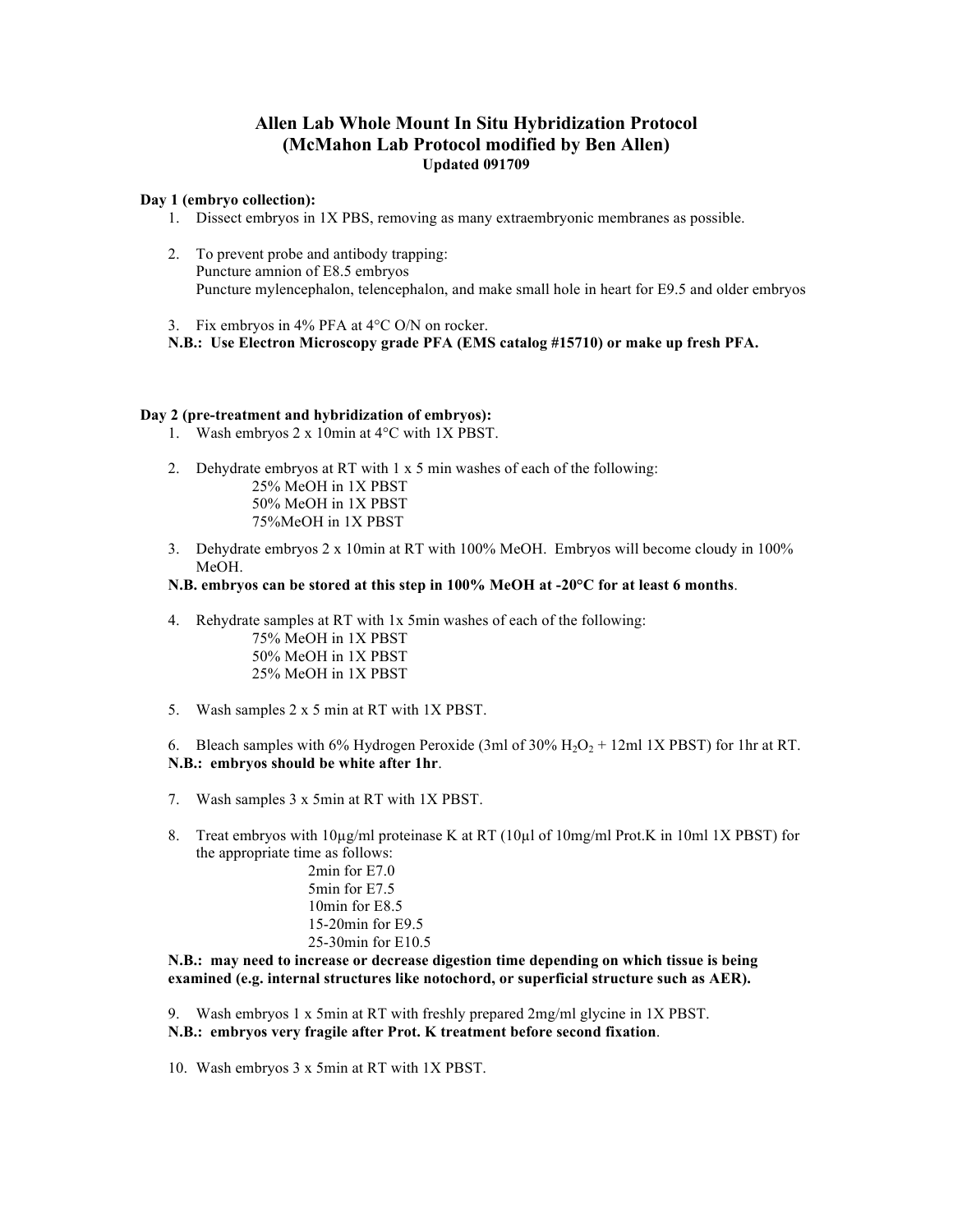11. Refix embryos for 20min at RT with 0.2% glutaraldehyde, 4% PFA in 1X PBST (80µl 25% glutaraldehyde in 10ml 4% PFA/1X PBT).

# **N.B.: embryos sticky after fixation.**

- 12. Wash embryos 2 x 5min at RT with 1X PBST.
- 13. Transfer embryos to screw cap vials for subsequent probe addition.
- 14. Add 500µl of Prehyb. Solution to each tube, and incubate for 1hr at 70°C in Hybaid Oven. **N.B.: Can store embryos o/n at this stage at 4°C, and re-heat to 70°C the next day**.
- 15. Prior to probe addition, thaw 20X probe, dilute to 1X in Prehyb. Solution, boil for 10min, then incubate on ice for 2min.
- 16. Add enough probe to cover the entire embryo(s) and incubate O/N at 70°C in Hybaid oven.

### **Day 3 (Post-hybridization washes and Ab incubation):**

1. Prepare solution I as follows: For 50ml:

| 25ml              | formamide          |  |
|-------------------|--------------------|--|
| 10 <sub>ml</sub>  | 20X SSC, pH4.5     |  |
| 5ml               | $10\%$ SDS         |  |
| 10ml              | ddH <sub>2</sub> O |  |
| 50ml total volume |                    |  |

- 2. Pre-warm solution I to 70°C.
- 3. Remove excess probe (can be stored at -80°C, and re-used at least 5 times) and add Solution I.
- 4. Rinse embryos 3 times with solution I.
- 5. Wash embryos 2 x 30min at 70°C on rocker with solution I.

6. Prepare solution II as follows:

| For 100ml: | 10 <sub>ml</sub> | 5M NaCl                        |
|------------|------------------|--------------------------------|
|            | 1 <sub>m1</sub>  | 1M Tris, pH7.5                 |
|            |                  | 100ul Tween-20                 |
|            |                  | $88.9\mu$ l ddH <sub>2</sub> O |
|            |                  | 100ml total volume             |

- 7. Pre-warm solution II to 70°C.
- 8. Wash embryos 1 x 10min at 70°C on rocker with 1:1 mix of solution I: solution II.
- 9. Wash embryos 3 x 5min at RT with solution II.
- 10. Dilute RNAseA (Sigma cat. #R6513; 10mg/ml) to 100µg/ml in solution II (150µl RNAse A into 15ml solution II).
- 11. Wash embryos 1 x 60min at 37°C on rocker with 100µg/ml RNAse A in solution II.
- 12. Rinse embryos 1 time with solution II.
- 13. Prepare solution III as follows: For 50ml: 25ml formamide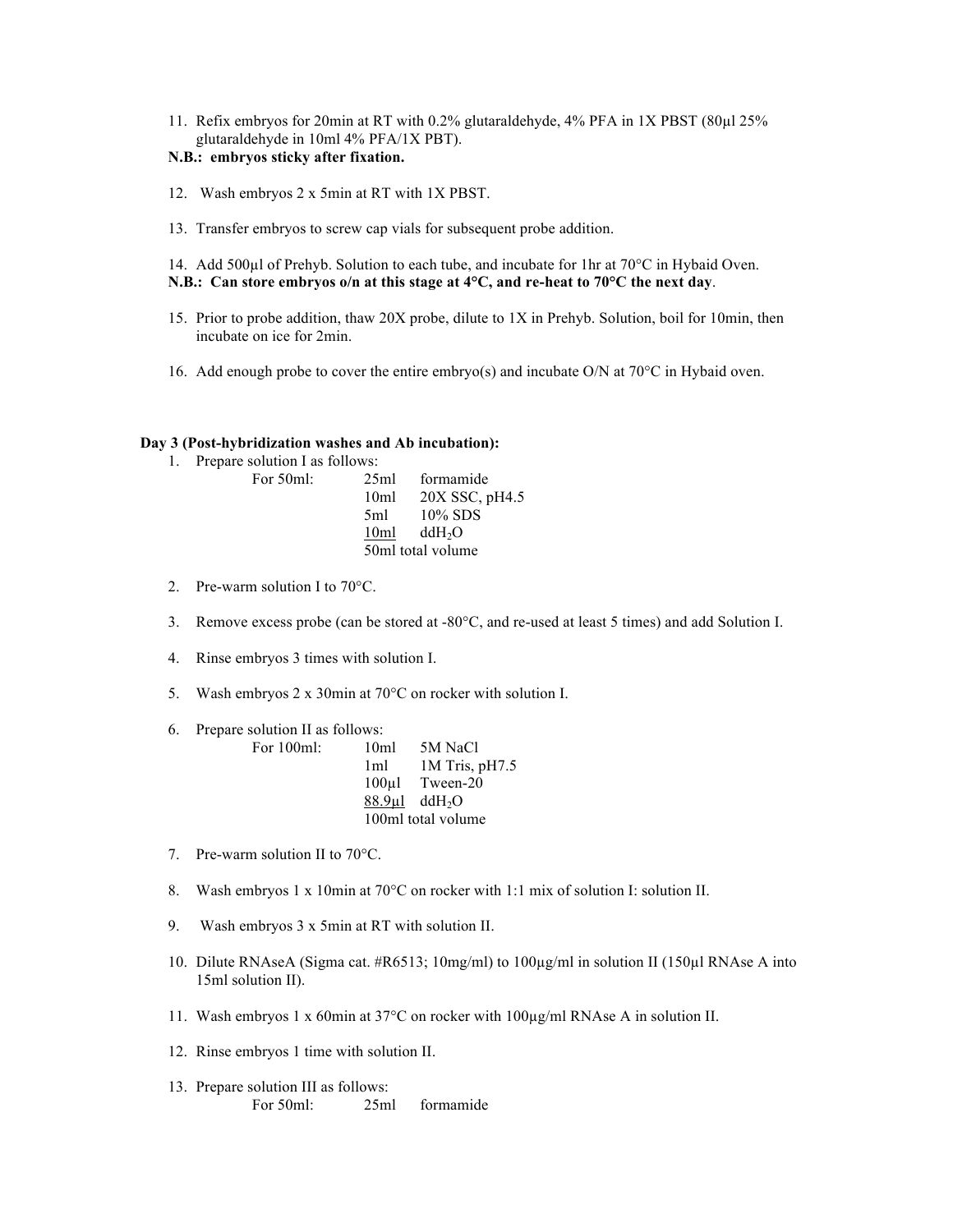| 5ml               | 20X SSC, pH4.5            |  |
|-------------------|---------------------------|--|
| 1ml               | 10% SDS                   |  |
|                   | $19ml$ ddH <sub>2</sub> O |  |
| 50ml total volume |                           |  |

14. Wash embryos 1 x 5min at RT with solution III.

15. Wash embryos 2 x 30min at 65°C on rocker with solution III. **N.B.: Prepare MBST solutions during these washes**.

16. Prepare MBST as follows:

For 100ml: 20ml 10X MBS, pH7.5 0.2ml Tween-20 179.8ml  $ddH<sub>2</sub>O$ 200ml total volume

17. Prepare  $10\%$  HISS +  $2\%$  (w/v) BMB in MBST as follows: For 15ml: 2ml 100% HISS 400mg BMB 18ml MBST, pH7.5 20ml total volume Heat MBST + BMB mix **prior** to HISS addition in order to dissolve BMB (~30min at

18. Wash embryos 3 x 5min at RT with MBST.

 $65^{\circ}$ C).

- 19. Pre-block embryos for 3-4hrs at 37°C in MBST + 10% HISS + 2% BMB.
- 20. Dilute AP conjugated anti-DIG Ab (Roche cat. #11 093 274 910) 1:4000 in MBST + 1% HISS + 2% BMB.
- 21. Remove blocking serum from embryos, and add Ab mix to embryos.
- 22. Incubate embryos on rocker at 4°C O/N.

### **Day 4 (Post-Ab washes):**

- 1. Wash embryos 3 x 5min at RT with MBST.
- 2. Wash embryos 8 x 1hr at RT with MBST.
- 3. Wash embryos 1 x O/N at 4°C with MBST.

**N.B.: Repeating steps 1-4 (i.e. a second day of washing) will greatly decrease the background without affecting the signal intensity.**

#### **Day 5 (In situ detection):**

- 1. Remove BM Purple (Roche cat. #11442074001) from 4°C cooler; let sit at RT for at least 1hr.
- 2. Prepare NTMT + 2mM Levamisole as follows:
	- 2ml 5M NaCl
	- 5ml 2M Tris, pH9.5
	- 5ml 1M MgCL<sub>2</sub>